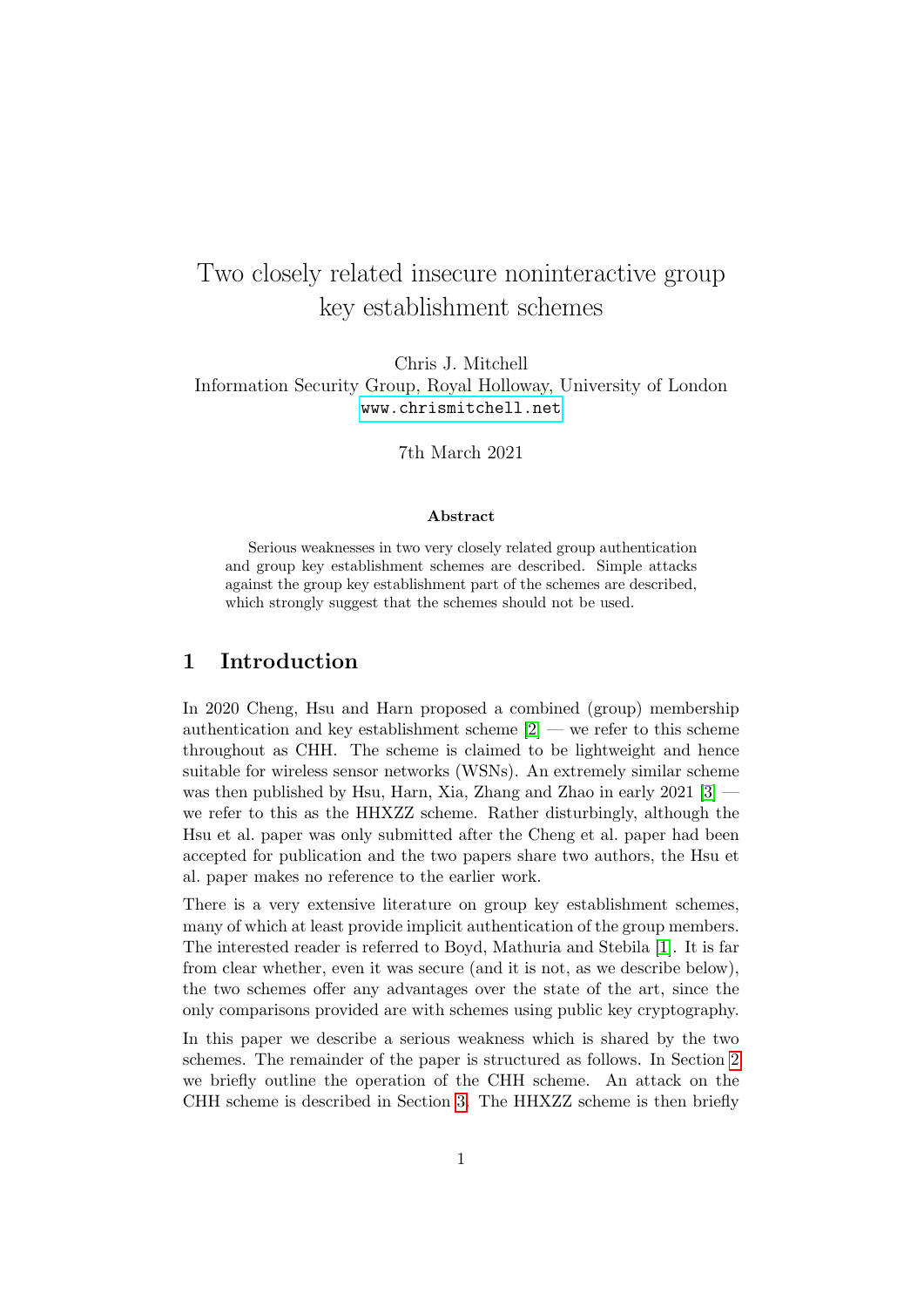introduced in Section [4,](#page-4-0) and an attack is described which is almost identical to the attack on CHH. Finally, concluding remarks are given in Section [5.](#page-5-3)

# <span id="page-1-0"></span>2 The CHH scheme

The scheme involves a universally trusted Membership Registration Centre  $(MRC)$ , which provides information to each of n participating entities  $\{U_1, U_2, \ldots, U_n\}$ . This information enables any subset of the entities to authenticate each other 'as a group', and also to establish a shared secret key which is not available to participating entities not in the subset. The scheme uses arithmetic in  $GF(p)$ , the finite field of p elements, for some prime  $p > n$ . No other requirements on p are specified.

The scheme has five main stages, which we next briefly enumerate. The first stage is used to set up all the participants, and is only performed once. The remaining four steps are performed whenever a subset of entities wish to authenticate and establish a shared key. The reader is directed to the Cheng et al. paper [\[2\]](#page-5-0) for the details — the notation used below is exactly as used in that paper.

- 0. Token generation This preliminary stage, performed once before active use of the scheme, involves the MRC generating and distributing a pair of 'shares'  $(s_i(y), s_i(x))$  to each authorised participant  $U_i$  $(1 \leq i \leq n)$ , where  $s_i(y)$  is a polynomial of degree  $h-1$  over  $GF(p)$  and  $s_i(x)$  is a polynomial of degree  $t-1$  over  $GF(p)$ , and where  $h > 2t-2$ .
- 1. Pairwise key generation In this first operational stage, the members of a 'group', i.e. a subset  $\{U_{v_1}, U_{v_2}, \ldots, U_{v_m}\} \subseteq \{U_1, U_2, \ldots, U_n\}$ , compute pairwise secret keys  $k_{i,j}$  for each other using their shares. In fact, this step could be performed just once as part of the initialisation process, since the pairwise keys will always be the same.
- 2. Group authentication This involves the members of the group mutually authenticating each other using the pairwise secret keys  $k_{i,j}$ . After this step has completed each participant is confident that all members of the group agree on which entities are in the group.
- 3. Group key establishment This involves a further exchange amongst group members, as a result of which they agree on a shared secret key. In this exchange, the value  $(q_{v_i})$  sent by group member  $U_{v_i}$  to all other group members is separately encrypted for each group member using the appropriate pairwise shared secret key (as established in step 1). The group key is then computed as the exclusive-or of the values  $q_{v_1}, q_{v_2}, \ldots, q_{v_m}$  exchanged between group members.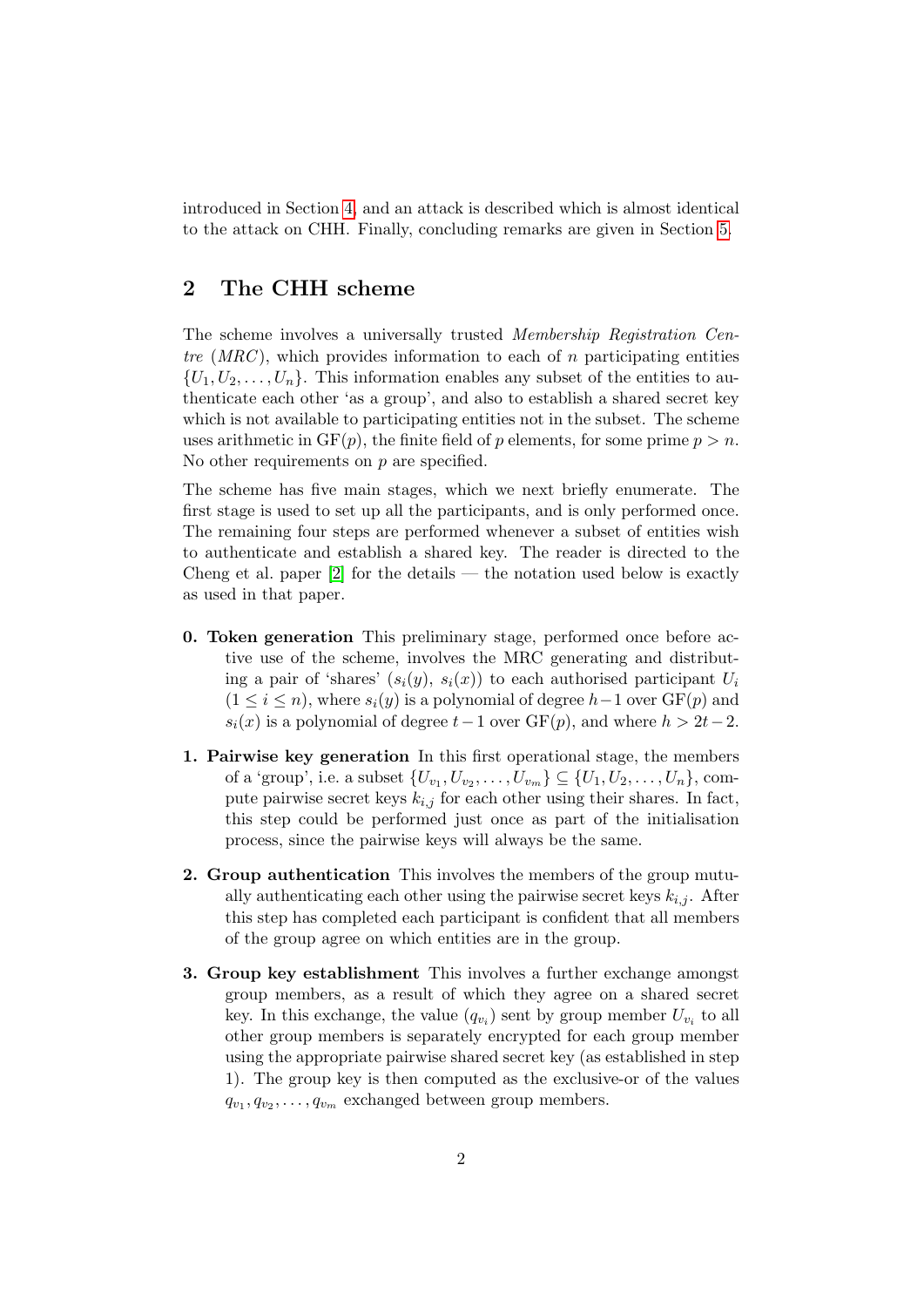4. Group key authentication This final stage, involving yet another exchange, is designed to give assurance that all members of the group agree on the shared secret key.

In the next part of this paper we describe an attack on the final two stages of the scheme, i.e. the group key establishment and group key authentication stages.

### <span id="page-2-0"></span>3 An attack on CHH group key establishment

#### 3.1 Some observations

Before describing the attack, we make some minor observations on the operation of the scheme.

- There is no direct link between the group authentication stage and the group key establishment stage, except for the set of identities of the participants in the 'group'.
- $\bullet$  The nature of the encryption function  $E$  used in group key establishment is not specified. We assume here that it is instantiated as authenticated encryption (to avoid attacks that might be possible if encrypted values could be manipulated).
- The scheme involves computing the bitwise-exclusive-or of values computed modulo p. We assume here that prior to applying the exclusiveor operation the values are converted from integers to bit strings.

#### 3.2 Attack scenario, attack model and attack objective

We suppose that a set of  $m (m \leq n)$  participants  $\{U_{v_1}, U_{v_2}, \ldots, U_{v_m}\}\$  have successfully completed the group authentication stage.

We further suppose that an (insider) adversary  $U_{v_k}$   $(1 \leq k \leq m)$  controls the broadcast channel with respect to 'victim' participant  $U_{v_j}$   $(1 \leq j \leq m,$  $j \neq k$ ), i.e. the adversary can (a) prevent messages sent by other legitimate participants from reaching  $U_{v_j}$ , and (b) send messages to  $U_{v_j}$  on this channel that appear to have come from other legitimate participants. Since the protocol makes no assumptions about the trustworthiness of the communications channels, this assumption is legitimate. Indeed, if the broadcast channel was completely trustworthy, then much of the protocol would not be needed.

The objective of the adversary is to make the victim accept a key that is different to the key that is accepted by all other members of the set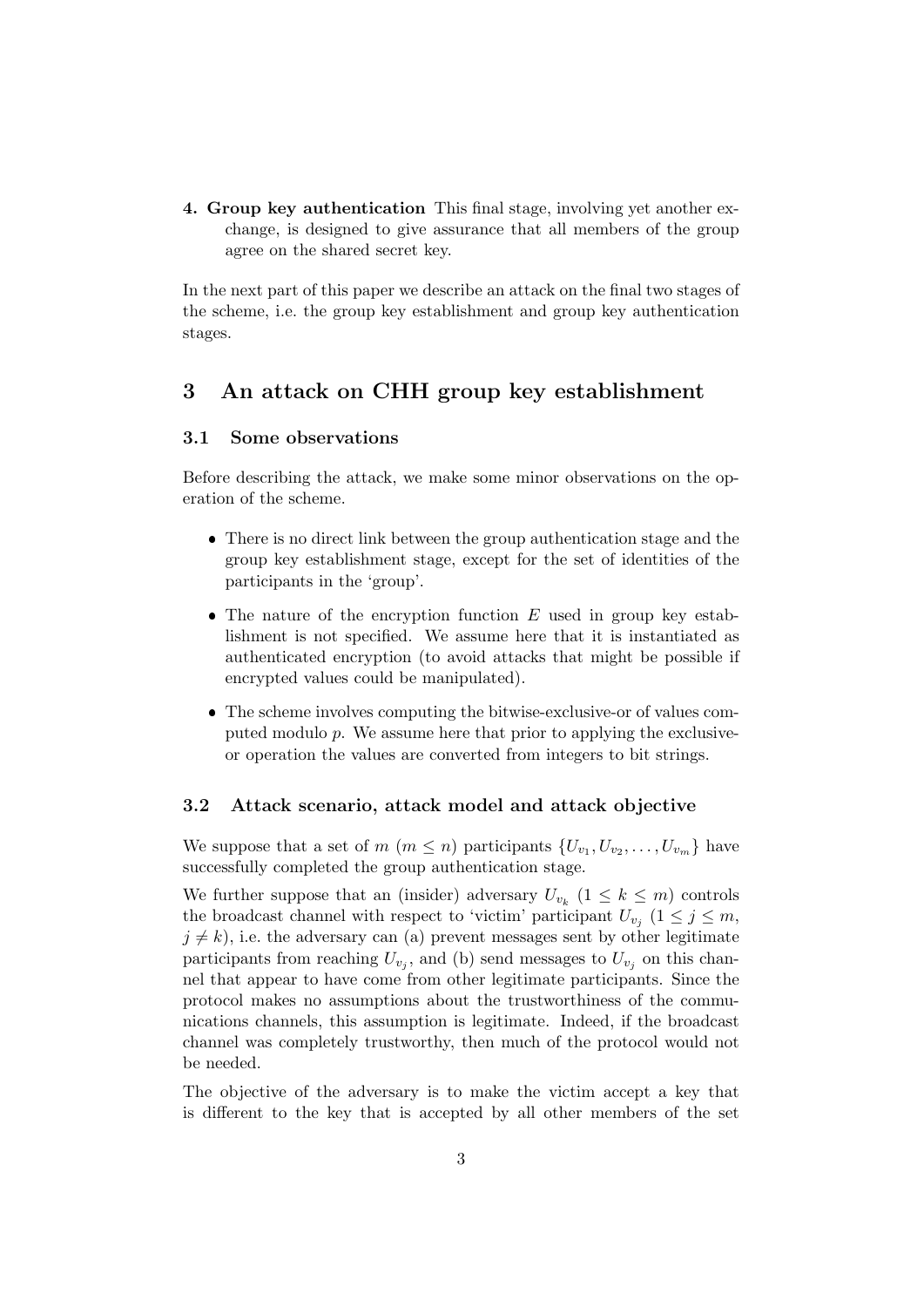${U_{v_1}, U_{v_2}, \ldots, U_{v_m}}$ . This would appear to negate the purpose of the group key authentication stage, which is (presumably) all about enabling all members of the 'group' to verify that they share the same key.

#### 3.3 Subverting group key establishment

The adversary  $U_{v_k}$  first chooses a key  $K^*$  which it wishes the victim  $U_{v_j}$ to (wrongly) accept as the shared group key. The adversary  $U_{v_k}$  allows all messages sent by other participants to reach their destinations correctly. However, the adversary sends two different versions of its own message:

- it sends an encrypted version of the 'correct' value  $q_{v_k}$  to all participants  $U_{v_s}$   $(1 \leq s \leq m)$  except for the victim  $U_{v_j}$ ;
- it sends an encrypted version of the value  $q_{v_k} \oplus K \oplus K^*$  to the victim  $U_{v_j}$ , where K is the 'correct' shared group key.

Note that the adversary will need to wait until it has received all the values  $q_{v_i}$  ( $i \neq k$ ) before it can send the value to the victim, since it must compute the group key  $K$  before sending the value.

As a result of the above steps, all participants except for the victim  $U_{v_i}$  will share the 'correct' group key  $K$ . However, the victim will believe that the group key is  $K^*$ . We observe in passing that:

- the adversary knows  $K$  and  $K^*$ ;
- $\bullet$  this part of the attack does *not* require the adversary to manipulate the broadcast channel.

#### 3.4 Breaking group key authentication

We conclude the attack by showing how the adversary can manipulate the authentication process so that all participants believe the protocol has concluded successfully. The authentication process requires each participant to broadcast  $H(K||L)$  where H is a cryptographic hash function, K is the group secret key that has just been established, and  $L$  is the sum of values broadcast (in cleartext) at the beginning of the key establishment process.

To complete the attack the adversary needs to take control of the broadcast channel to and from the victim  $U_{v_j}$ . The victim will broadcast  $H(K^*||L)$  the adversary suppresses this and masquerades as the victim to broadcast  $H(K||L)$ . All other participants will broadcast  $H(K||L)$ ; the adversary prevents these messages reaching the victim, and instead sends the victim 'fake' broadcasts of  $H(K^*||L)$ .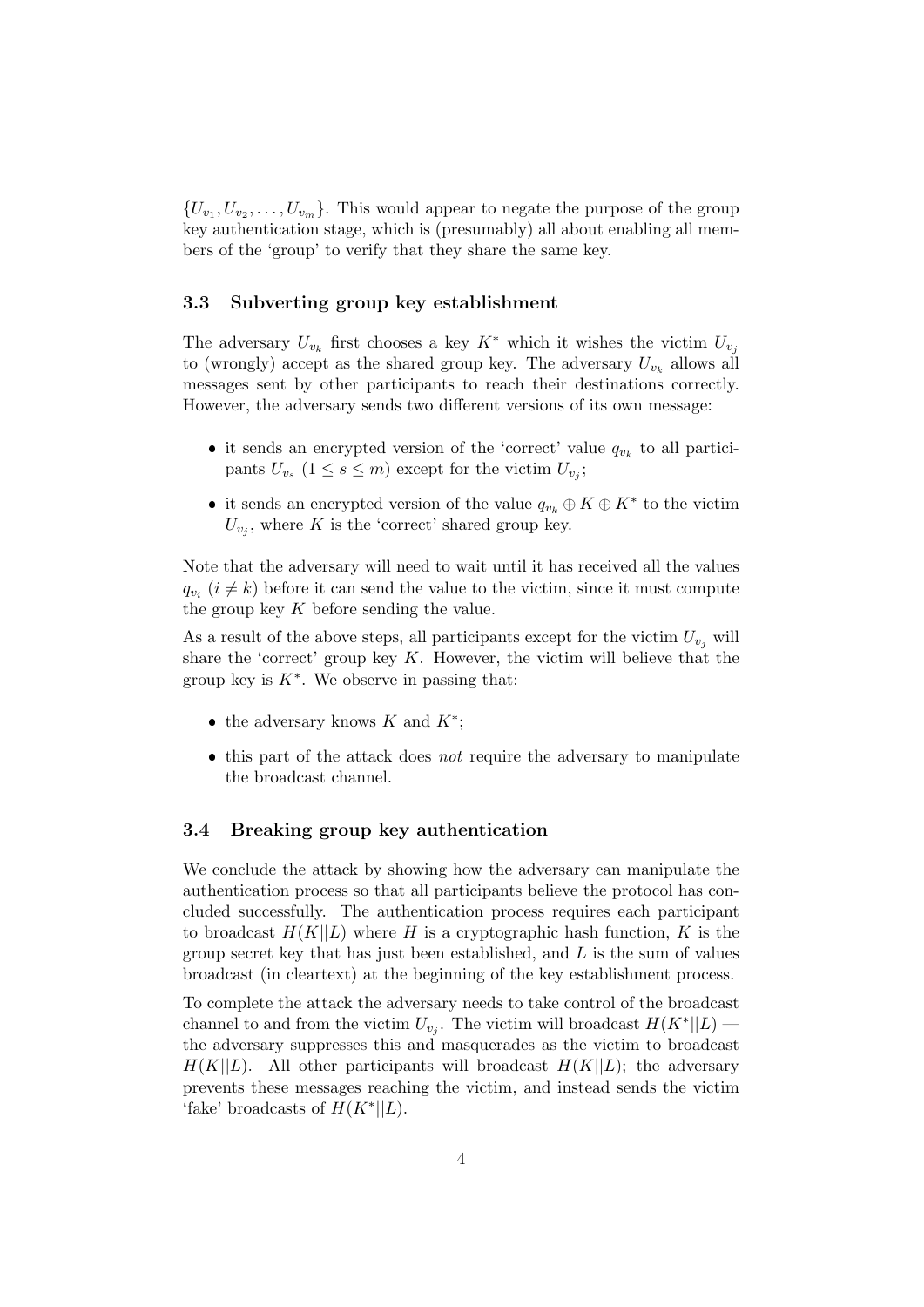This completes the attack — all participants except the victim will believe that K is shared by the group, and the victim will believe  $K^*$  is shared by the group.

## <span id="page-4-0"></span>4 The HHXZZ scheme and an attack

#### 4.1 Operation

The HHXZZ scheme is identical in operation to the CHH scheme except for step 4 (group key establishment). Even this step is very similar — the only significant difference is in how the group key is calculated from the set of values  $\{q_{v_1}, q_{v_2}, \ldots, q_{v_m}\}$  exchanged between group members (and how the values  $q_{v_i}$  are calculated, although this makes no difference to the attack so we ignore it here).

The HHXZZ scheme actually has two variants, one using addition and the other multiplication to combine values. In Variant A the group key is computed as

$$
K = \sum_{i=1}^{m} q_{v_i} \bmod p.
$$

In Variant B the group key is computed as

$$
K = \prod_{i=1}^{m} q_{v_i} \bmod p.
$$

#### 4.2 Subverting group key establishment (again)

The attack scenario, model and objective are precisely the same as for the CHH protocol. We first describe the attack for Variant A.

As previously, the adversary  $U_{v_k}$  chooses a key  $K^*$  which it wishes the victim  $U_{v_j}$  to (wrongly) accept as the shared group key. The adversary  $U_{v_k}$  allows all messages sent by other participants to reach their destinations correctly. However, the adversary sends two different versions of its own message:

- it sends an encrypted version of the 'correct' value  $q_{v_k}$  to all participants  $U_{v_s}$   $(1 \leq s \leq m)$  except for the victim  $U_{v_j}$ ;
- it sends an encrypted version of the value  $q_{v_k} + K + K^*$  mod p to the victim  $U_{v_j}$ , where K is the 'correct' shared group key.

As a result of the above steps, all participants except for the victim  $U_{v_i}$  will share the 'correct' group key  $K$ . However, the victim will believe that the